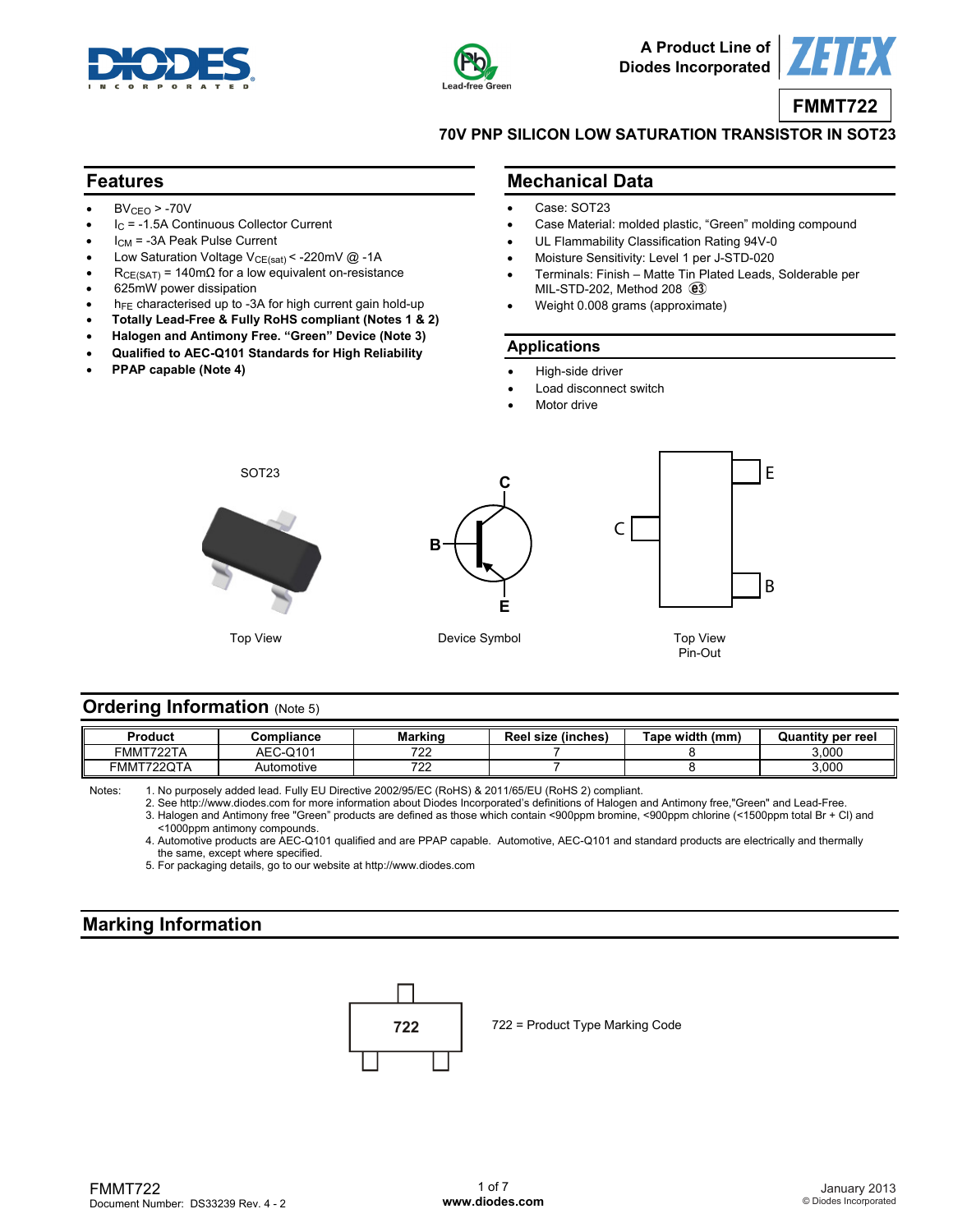



## **Maximum Ratings** (@T<sub>A</sub> = +25°C, unless otherwise specified.)

| <b>Characteristic</b>        | Symbol                 | Value | Unit |
|------------------------------|------------------------|-------|------|
| Collector-Base Voltage       | <b>V<sub>CBO</sub></b> | -70   |      |
| Collector-Emitter Voltage    | <b>V<sub>CEO</sub></b> | -70   |      |
| Emitter-Base Voltage         | <b>VEBO</b>            |       |      |
| Continuous Collector Current |                        | -1.5  |      |
| <b>Peak Pulse Current</b>    | <b>ICM</b>             | - 3   |      |
| <b>Base Current</b>          |                        | -500  | mA   |

# **Thermal Characteristics** (@TA = +25°C, unless otherwise specified.)

| <b>Characteristic</b>                            | Symbol         | Value           | Unit          |
|--------------------------------------------------|----------------|-----------------|---------------|
| Power Dissipation (Note 6)                       |                | 625             | mW            |
| Power Dissipation (Note 7)                       |                | 806             | mW            |
| Thermal Resistance, Junction to Ambient (Note 6) | $R_{\theta$ JA | 200             | $\degree$ C/W |
| Thermal Resistance, Junction to Ambient (Note 7) | $R_{\theta$ JA | 155             | °C/W          |
| Thermal Resistance, Junction to Leads (Note 8)   | $R_{0,IL}$     | 194             | $\degree$ C/W |
| Operating and Storage Temperature Range          | Г., TsтG       | $-55$ to $+150$ | °C            |

## **ESD Ratings** (Note 9)

| Characteristic                                  | Svmbol            | Value            | Unit | <b>JEDEC Class</b> |
|-------------------------------------------------|-------------------|------------------|------|--------------------|
| Electr<br>Human Body Model<br>ostatic Discharge | <b>HBM</b><br>ESD | .000             |      | 3A                 |
| Electr<br>Machine Model<br>'ostatic Discharɑe   | <b>ESD MM</b>     | $\cdot$ 400<br>- |      |                    |

Notes: 6. For a device surface mounted on 25mm X 25mm FR4 PCB with high coverage of single sided 1 oz copper, in still air conditions; the device is measured when operating in a steady-state condition.

7. Same as note 6, except the device is measured at  $t \le 5$  sec.

8. Thermal resistance from junction to solder-point (at the end of the collector lead).

9. Refer to JEDEC specification JESD22-A114 and JESD22-A115.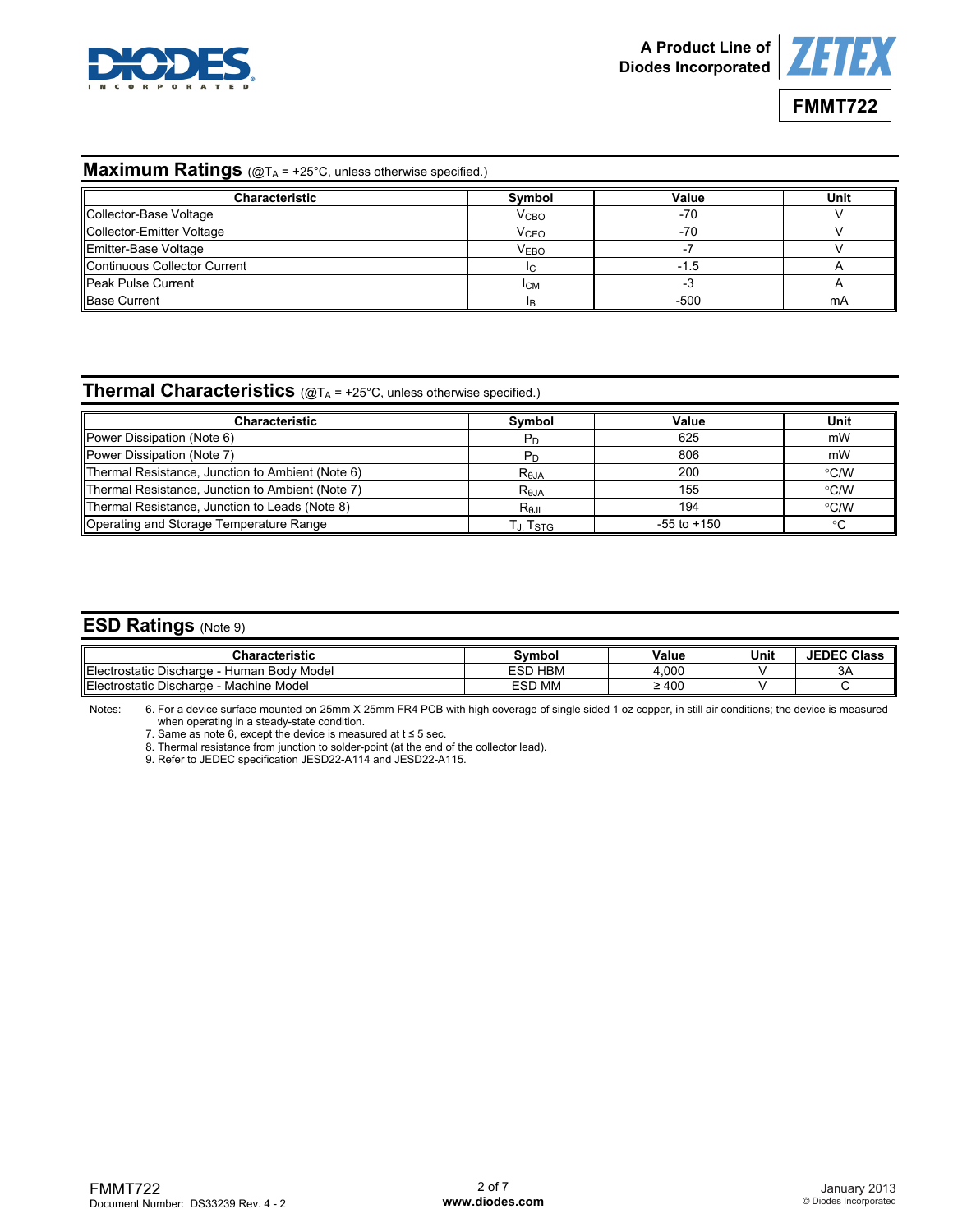



# **Thermal Characteristics and Derating information**



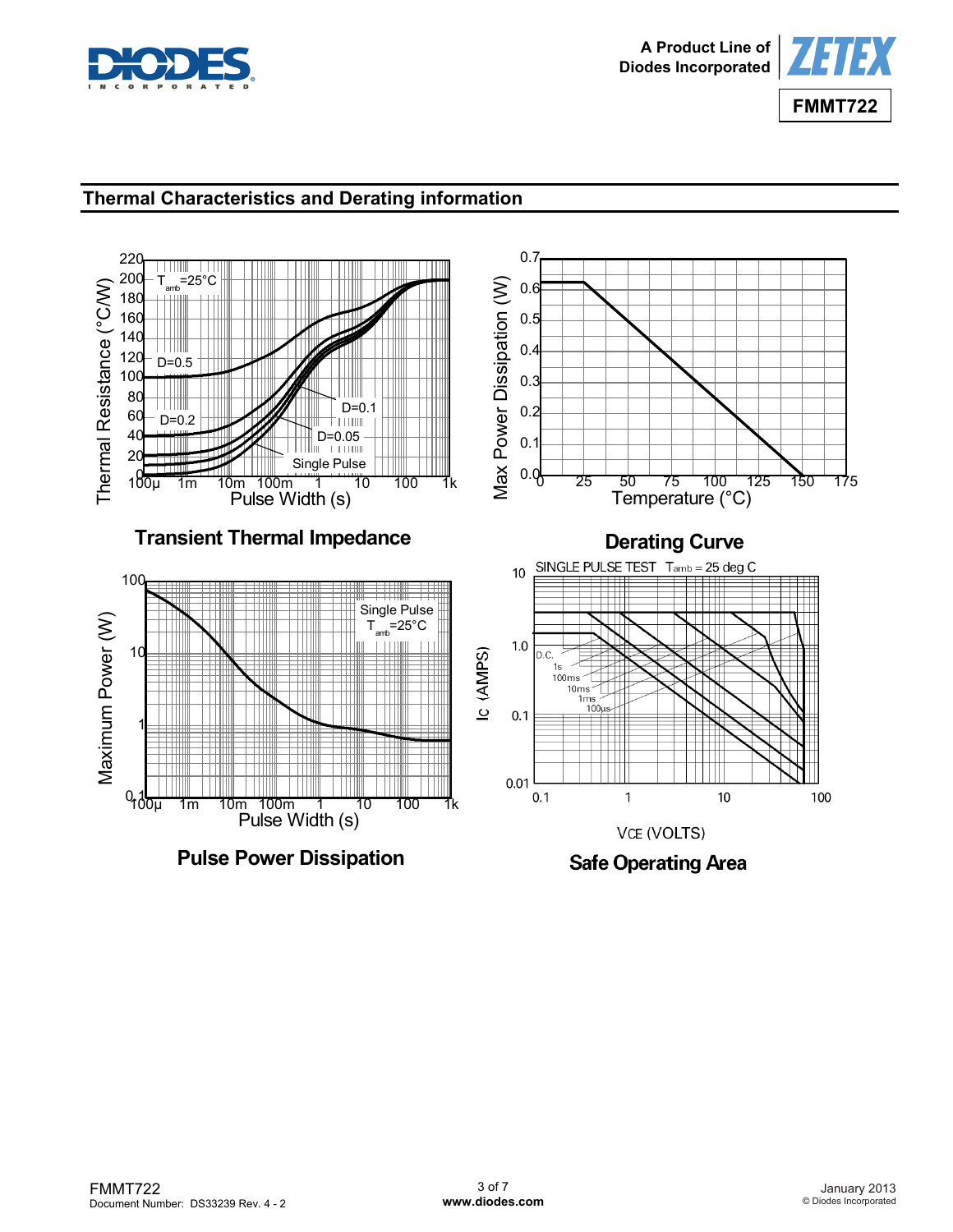



# **Electrical Characteristics** (@TA = +25°C, unless otherwise specified.)

| <b>Characteristic</b>                           | Symbol                  | Min                          | Typ     | Max                      | Unit       | <b>Test Condition</b>                            |
|-------------------------------------------------|-------------------------|------------------------------|---------|--------------------------|------------|--------------------------------------------------|
| Collector-Base Breakdown Voltage                | <b>BV<sub>CBO</sub></b> | $-70$                        | $-150$  | $\overline{\phantom{a}}$ | V          | $I_{C} = -100 \mu A$                             |
| Collector-Emitter Breakdown Voltage (Note 10)   | <b>BV<sub>CEO</sub></b> | -70                          | $-125$  | $\overline{\phantom{a}}$ | V          | $I_{C} = -10mA$                                  |
| Emitter-Base Breakdown Voltage                  | <b>BVEBO</b>            | $-7$                         | -8.8    |                          | V          | $I_E = -100 \mu A$                               |
| Collector Cutoff Current                        | <b>I</b> CBO            | $\overline{a}$               | <1      | $-100$                   | nA         | $V_{CB}$ = -60V                                  |
| Emitter Cutoff Current                          | <b>IEBO</b>             | $\overline{\phantom{0}}$     | < 1     | $-100$                   | nA         | $V_{EB} = -5.6V$                                 |
| Collector Emitter Cutoff Current                | $I_{CES}$               | $\qquad \qquad \blacksquare$ | $<$ 1   | $-100$                   | nA         | $V_{CF}$ = -60V                                  |
|                                                 |                         | 300                          | 470     |                          |            | $I_C = -10mA$ , $V_{CE} = -5V$                   |
|                                                 |                         | 300                          | 450     | $\overline{\phantom{a}}$ |            | $I_C = -0.1A$ , $V_{CE} = -5V$                   |
| Static Forward Current Transfer Ratio (Note 10) | $h_{FE}$                | 175                          | 275     |                          |            | $I_C = -1A$ , $V_{CE} = -5V$                     |
|                                                 |                         | 40                           | 60      |                          |            | $I_C = -1.5A$ , $V_{CE} = -5V$                   |
|                                                 |                         | $\overline{\phantom{a}}$     | 10      | $\overline{\phantom{a}}$ |            | $I_C = -3A$ , $V_{CE} = -5V$                     |
|                                                 | VCE(sat)                | $\overline{\phantom{0}}$     | $-35$   | $-50$                    |            | $I_C = -0.1A$ , $I_B = -10mA$                    |
| Collector-Emitter Saturation Voltage (Note 10)  |                         | $\overline{\phantom{0}}$     | $-135$  | $-200$                   | mV         | $I_C = -0.5A$ , $I_B = -20mA$                    |
|                                                 |                         |                              | $-140$  | $-220$                   |            | $I_C = -1A$ , $I_B = -100mA$                     |
|                                                 |                         | $\overline{\phantom{0}}$     | $-175$  | $-260$                   |            | $I_C = -1.5A$ , $I_B = -200mA$                   |
| Base-Emitter Turn-On Voltage(Note 10)           | $V_{BE(on)}$            | $\overline{\phantom{0}}$     | $-0.78$ | $-1.0$                   | $\vee$     | $I_{\rm C}$ = -1.5A, $V_{\rm CE}$ = -5V          |
| Base-Emitter Saturation Voltage (Note 10)       | $V_{BE(sat)}$           | $\overline{a}$               | $-0.94$ | $-1.05$                  | $\vee$     | $I_C = -1.5A$ , $I_B = -200mA$                   |
| Output Capacitance                              | $C_{\text{obo}}$        | $\overline{\phantom{0}}$     | 14      | 20                       | pF         | $V_{CB}$ = -10V, f = 1MHz                        |
| <b>Transition Frequency</b>                     | $f_T$                   | 150                          | 200     |                          | <b>MHz</b> | $V_{CE}$ = -10V, $I_C$ = -50mA,<br>$f = 100 MHz$ |
| Turn-On Time                                    | $t_{on}$                | $\overline{\phantom{0}}$     | 40      | $\blacksquare$           | ns         | $V_{\text{CC}}$ = -50V, $I_{\text{C}}$ = -0.5A   |
| Turn-Off Time                                   | $t_{\rm off}$           |                              | 700     |                          | ns         | $I_{B1} = I_{B2} = -50$ mA                       |

Notes: 10. Measured under pulsed conditions. Pulse width ≤ 300µs. Duty cycle ≤ 2%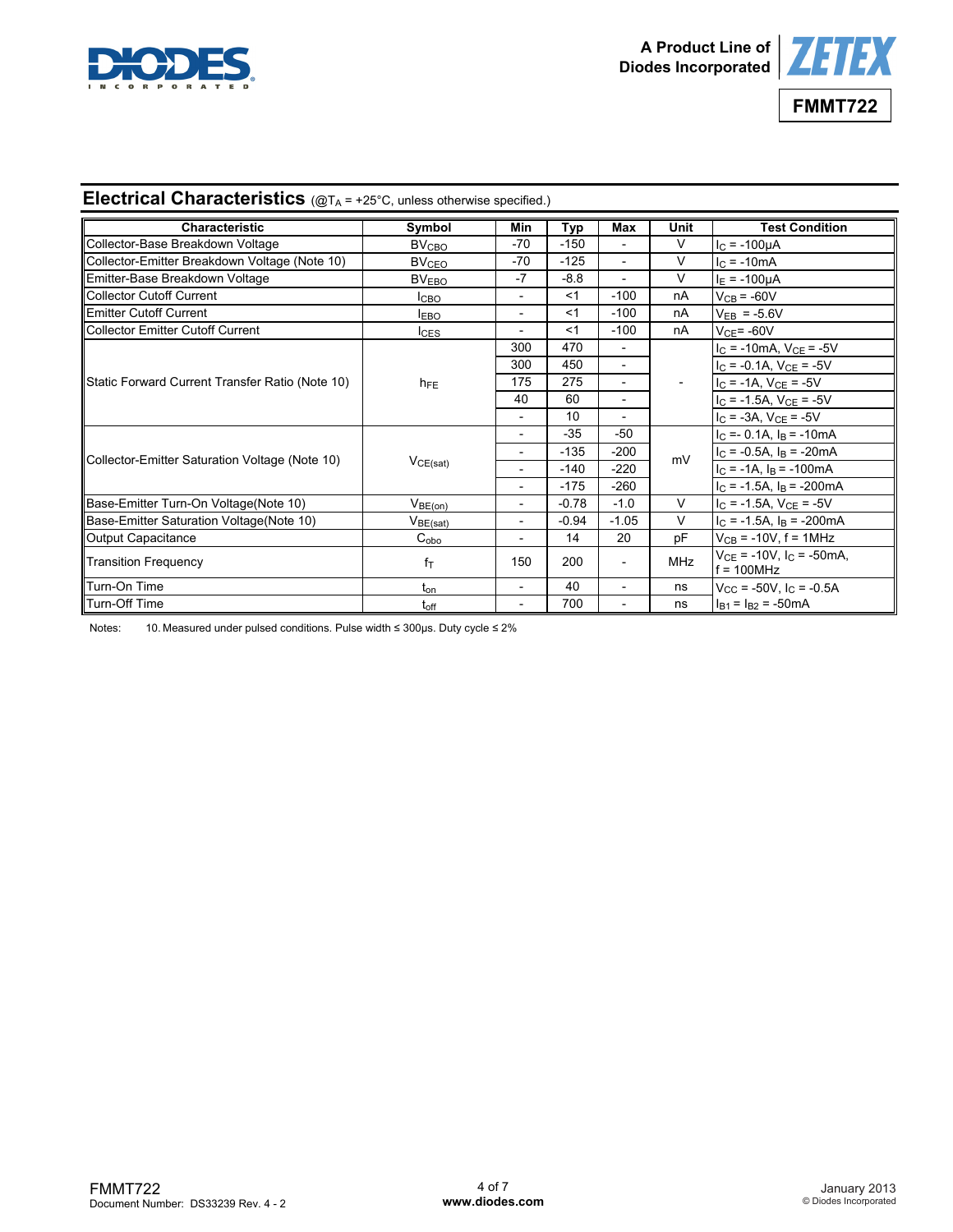



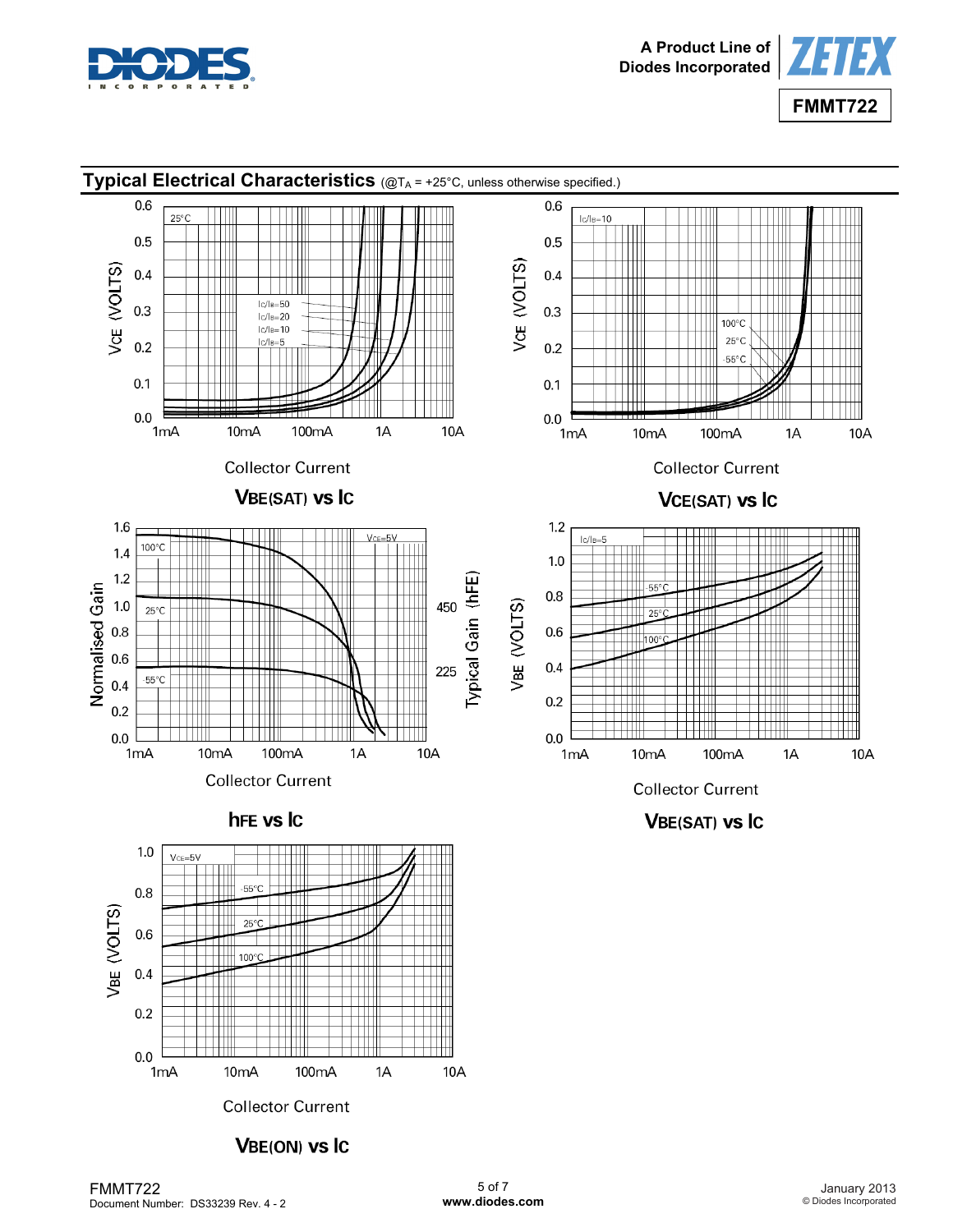



## **Package Outline Dimensions**

Please see AP02002 at [http://www.diodes.com/datasheets/ap02002.pdf fo](http://www.diodes.com/datasheets/ap02002.pdf)r latest version.



# **Suggested Pad Layout**

Please see AP02001 at [http://www.diodes.com/datasheets/ap02001.pdf fo](http://www.diodes.com/datasheets/ap02001.pdf)r the latest version.



| <b>Dimensions</b> | Value (in mm) |
|-------------------|---------------|
|                   | 29            |
|                   | 0.8           |
|                   | ი 9           |
| r                 | 20            |
| F                 | 1 35          |